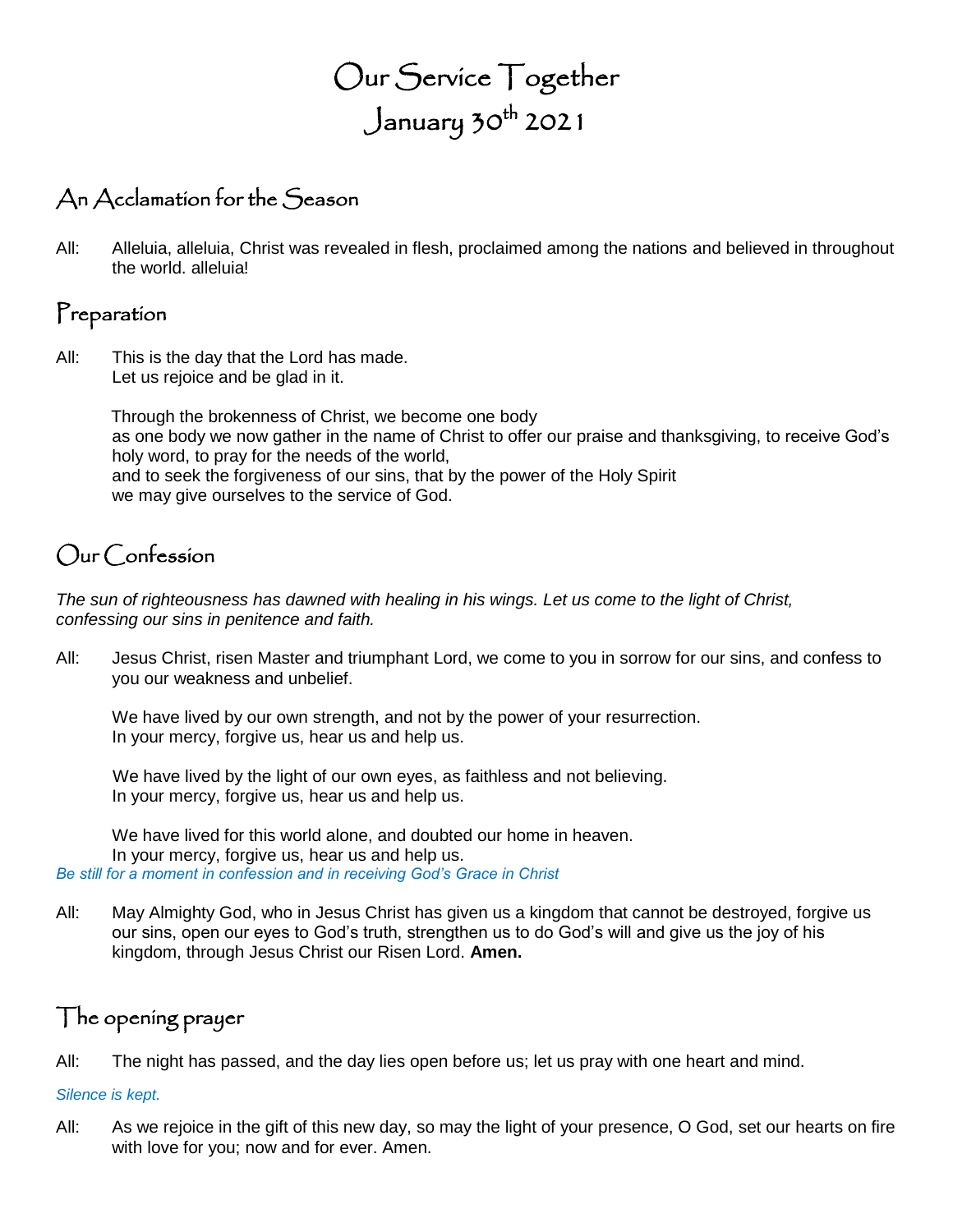## The Psalmody 71.1-6

In you, O Lord, do I seek refuge; let me never be put to shame.

In your righteousness, deliver me and set me free; incline your ear to me and save me.

Be for me a stronghold to which I may ever resort; send out to save me, for you are my rock and my fortress.

Deliver me, my God, from the hand of the wicked, from the grasp of the evildoer and the oppressor.

For you are my hope, O Lord God, my confidence, even from my youth.

Upon you have I leaned from my birth, when you drew me from my mother's womb; my praise shall be always of you.

Glory to the Father, and to the Son, and to the Holy Spirit, as it was in the beginning, is now and ever shall be, world without end. Amen

## Scripture Reading 1 Corinthians 13.1-13

If I speak in the tongues of mortals and of angels, but do not have love, I am a noisy gong or a clanging cymbal. **<sup>2</sup>** And if I have prophetic powers, and understand all mysteries and all knowledge, and if I have all faith, so as to remove mountains, but do not have love, I am nothing. **<sup>3</sup>** If I give away all my possessions, and if I hand over my body so that I may boast, but do not have love, I gain nothing.

**<sup>4</sup>** Love is patient; love is kind; love is not envious or boastful or arrogant **<sup>5</sup>** or rude. It does not insist on its own way; it is not irritable or resentful; <sup>6</sup> it does not rejoice in wrongdoing, but rejoices in the truth. <sup>7</sup> It bears all things, believes all things, hopes all things, endures all things.

**<sup>8</sup>** Love never ends. But as for prophecies, they will come to an end; as for tongues, they will cease; as for knowledge, it will come to an end. **<sup>9</sup>** For we know only in part, and we prophesy only in part; **<sup>10</sup>** but when the complete comes, the partial will come to an end. **<sup>11</sup>**When I was a child, I spoke like a child, I thought like a child, I reasoned like a child; when I became an adult, I put an end to childish ways. **<sup>12</sup>** For now we see in a mirror, dimly, but then we will see face to face. Now I know only in part; then I will know fully, even as I have been fully known. **<sup>13</sup>** And now faith, hope, and love abide, these three; and the greatest of these is love.

### *At the end of the reading we say:*

All: This is the word of the Lord. Thanks be to God.

## Gloria

All: Glory to God in the highest, and peace to his people on earth.

Lord God, heavenly King, almighty God and Father,

we worship you, we give you thanks, we praise you for your glory.

Lord Jesus Christ, only Son of the Father, Lord God, Lamb of God, you take away the sin of the world: have mercy on us; you are seated at the right hand of the Father: receive our prayer.

For you alone are the Holy One, you alone are the Lord,

you alone are the Most High, Jesus Christ, with the Holy Spirit, in the glory of God the Father. Amen.

## The Gospel Luke 4.21-30

**<sup>21</sup>** Then he began to say to them, 'Today this scripture has been fulfilled in your hearing.' **<sup>22</sup>** All spoke well of him and were amazed at the gracious words that came from his mouth. They said, 'Is not this Joseph's son?' **<sup>23</sup>** He said to them, 'Doubtless you will quote to me this proverb, "Doctor, cure yourself!" And you will say, "Do here also in your home town the things that we have heard you did at Capernaum."' **<sup>24</sup>** And he said, 'Truly I tell you, no prophet is accepted in the prophet's home town. **<sup>25</sup>** But the truth is, there were many widows in Israel in the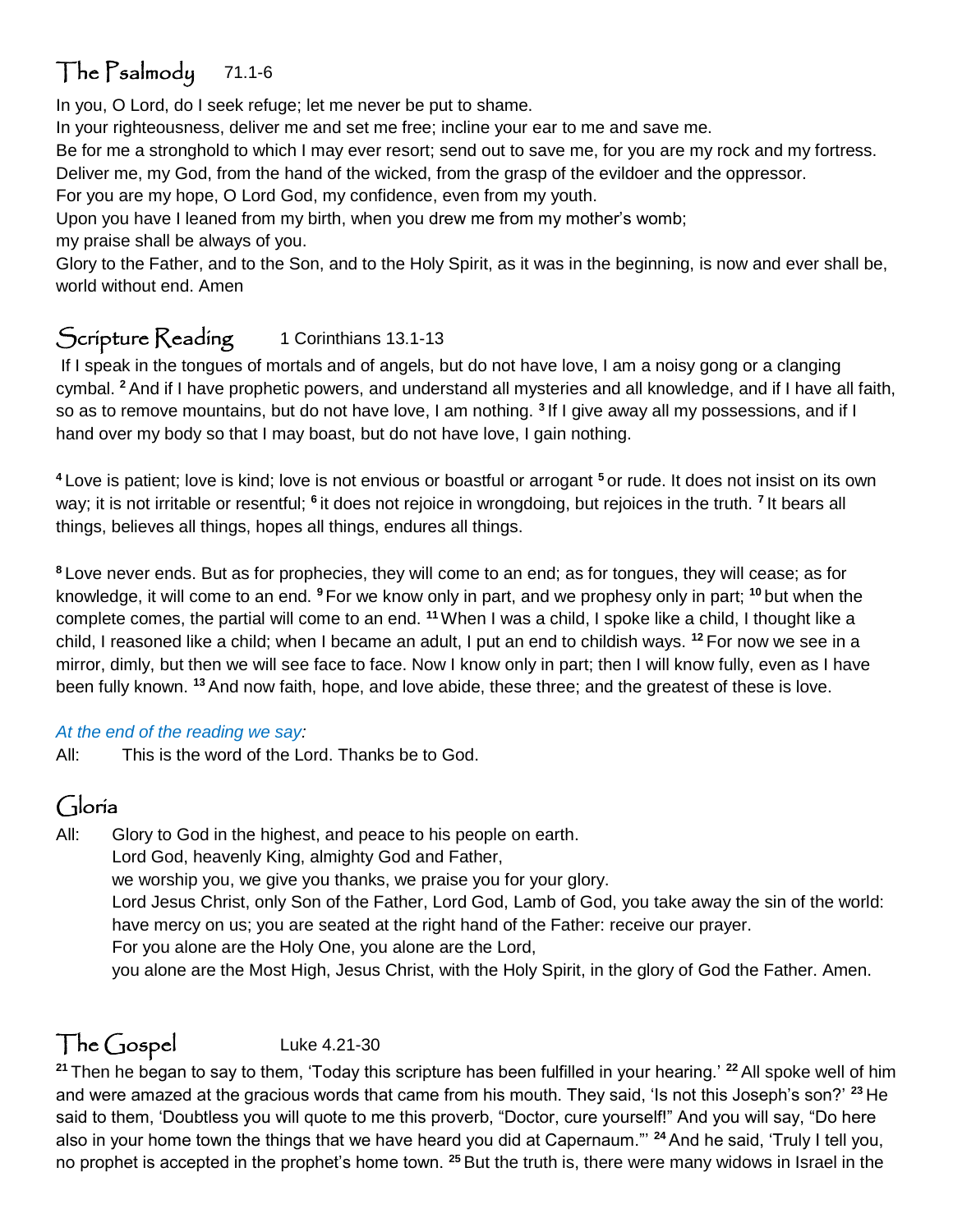time of Elijah, when the heaven was shut up for three years and six months, and there was a severe famine over all the land; **<sup>26</sup>** yet Elijah was sent to none of them except to a widow at Zarephath in Sidon. **<sup>27</sup>** There were also many lepers in Israel in the time of the prophet Elisha, and none of them was cleansed except Naaman the Syrian.' **<sup>28</sup>**When they heard this, all in the synagogue were filled with rage. **<sup>29</sup>** They got up, drove him out of the town, and led him to the brow of the hill on which their town was built, so that they might hurl him off the cliff. **<sup>30</sup>** But he passed through the midst of them and went on his way.

#### *At the end of the reading we say:*

All: This is the word of the Lord. Thanks be to God.

A Reflection for the day Watching, longing, hoping for the presence of God.

From the times of Ezekiel there had been a sense that the glory of the Lord had abandoned Jerusalem and the temple to their fate. There was lament amongst the people, but the people were never without hope. The prophets looked forward, talked of a time when the glory would return, when Jerusalem would once more be called 'Yahweh Shammah' – the Lord is there.

For a very long time indeed, centuries in fact, the faithful watched, waited, longed and hoped to see the glory appear once again. Through the thick and thin of the nation's journey they watched and hoped that the word of the Lord would be fulfilled in their sight. Some folks took matters into their own hands during these years and by armed force and religious government they sought to establish the kingdom and declare the glory of the Lord was with them again; for look, we have a land again, a king once more, the temple is built again.

But, we read, after a long time has passed, one old man who has nurtured a vision of the glory returned lifts his eyes in the temple, sees a young couple with a baby, all his doubt is gone; he sees, he knows. And then an old woman comes forward and begins to tell all she can that the glory has returned to Israel, to Jerusalem and to the temple. This glory, she declares, is a light to reveal Israel's God to all the world; and this will indeed be to the glory of Israel – not an armed taking back of the land, the establishing of a religious legal system. This was the glory of God; this baby was the promise for all nations, made to Abraham himself. Here was the glory of God, the presence of God, the loving and redeeming purpose of God.

In 1 Corinthians Paul is concerned about how the church orders itself and how it receives and embodies the presence of God come to us in His Spirit. All the usual concerns and arguments of human society and organisation are there for us to see in Corinth. Question about wisdom have been raised along with fame and personality cults, sex and marriage, how to live in a pagan and non-religious world; all are evident. But, says Paul, in the end all of these concerns will pass. He continues, because they will fade away the people would be better to focus on the foundation of all things, the love of God.

This love of God has come in the birth of Jesus who would be the Christ; revealing the glory of God to all the nations. Revealing how God 'so loved the world he sent His Son'. And what of this love, this glory, this hope realised, is it just for our comfort as we journey through life? We hear the words spoken to Mary, this love will be for the fall and rise of many in Israel, it will be a sign spoken against by many, and it will be like a sword through Mary's maternal soul as well.

This love of God for us should bring comfort. To know that in Christ, God is with us, should bring hope in each and all days. It is a treasure to hold in our hearts, it is the greatest of all things to be pursued above all status, wealth and power. But this is a dangerous love for as Isaac Watts reminds us this love 'Demands my soul, my life, my all'.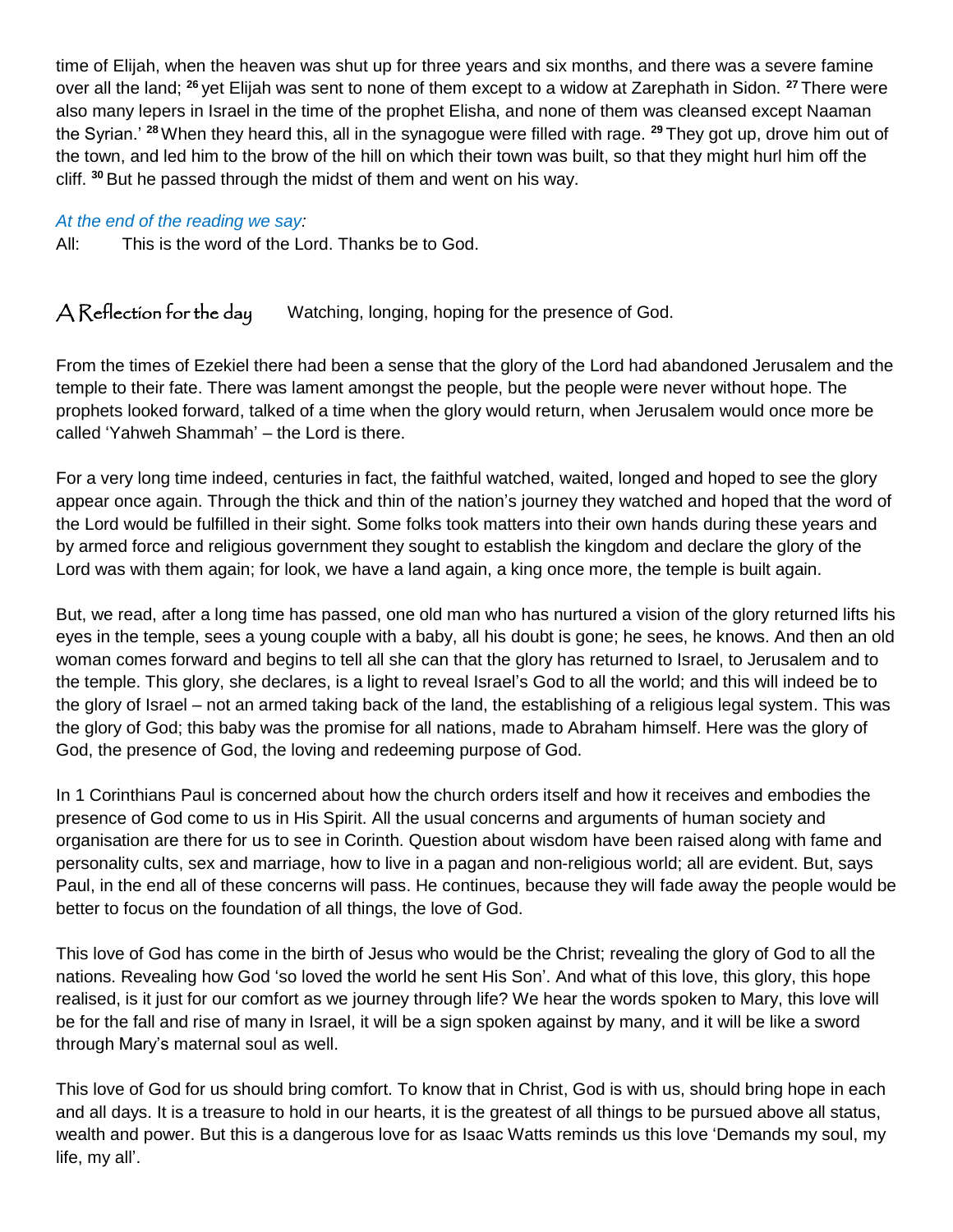### The Creed

All: I believe in God, the Father almighty, creator of heaven and earth. I believe in Jesus Christ, his only Son, our Lord, who was conceived by the Holy Spirit, born of the Virgin Mary, suffered under Pontius Pilate, was crucified, died, and was buried; he descended to the dead. On the third day he rose again; he ascended into heaven, he is seated at the right hand of the Father, and he will come to judge the living and the dead.

I believe in the Holy Spirit, the holy catholic Church, the communion of saints, the forgiveness of sins, the resurrection of the body, and the life everlasting. Amen.

#### Prayers *We make our intercessions*

O God of peace, who has taught us that in quietness and confidence shall be our strength; help us, as we come into your presence, to be still and know that you are God.

In the power of the Spirit and in union with Christ let us pray to the Father. *Lord in your mercy hear our prayer.*

Strengthen Bishop Ruth and all laity and clergy who seek to serve you in this diocese May they be filled with the Spirit and speak with authority. Guide all involved in the search for the next Bishop of Bath and Wells.

*Lord in your mercy hear our prayer.* 

We Pray for Our Queen, Prime Minister, and all World leaders, that they may have the Spirit of wisdom to lead us through these times. We pray for all our diplomats working for peace in Ukraine, Afghanistan, Iraq, Sudan, and The Yemen.

*Lord in your mercy hear our prayer.* 

We pray for all journalists and broadcasters that they may always report with honesty and integrity. *Lord in your mercy hear our prayer.*

We pray for the hungry and starving, that the available food may be used for the benefit of all. *Lord in your mercy hear our prayer.*

We pray for our families, friends, and neighbours that we may serve Christ in one another and seek the common good.

*Lord in your mercy hear our prayer.*

We pray for our schools, the children, teachers, and support staff as they face further disruption. *Lord in your mercy hear our prayer.*

We pray for the sick, suffering and dying; especially Peter Taylor, Shirley Carter and Pat Morley. We give thanks and pray for those who use their skill and love to care for them. *Lord in your mercy hear our prayer.*

Hear us as we remember those who have died……… According to your promises grant them a share in your eternal kingdom.

*Lord in your mercy hear our prayer.*